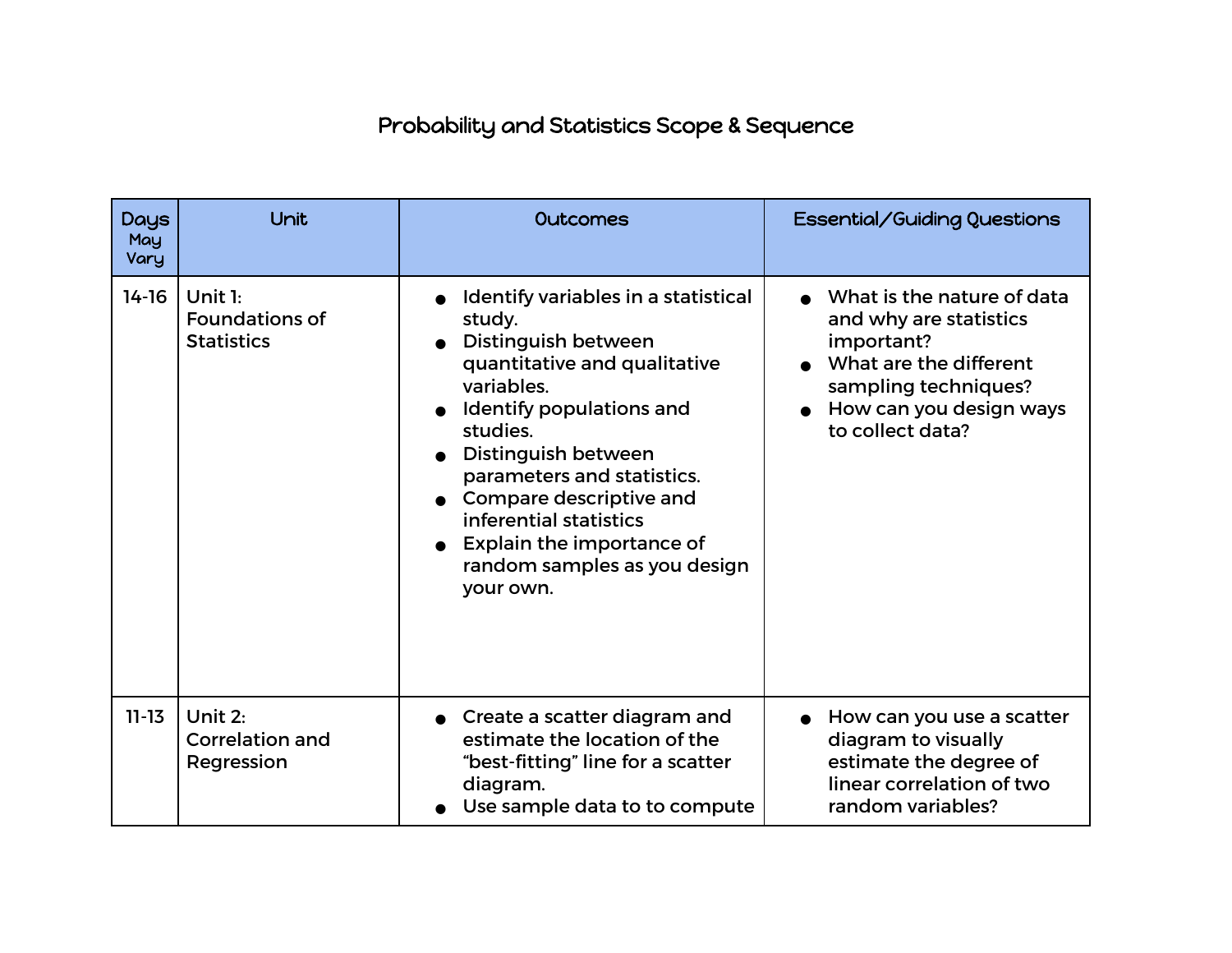|         |                                                    | the sample correlation<br>coefficient t, and investigate<br>the meaning of it.<br><b>Explain the difference between</b><br>interpolation and<br>extrapolation.<br>Explain why the extrapolation<br>beyond the sample data range<br>might give results that are<br>misleading or meaningless.<br>Use $r^2$ to determine explained<br>and unexplained variation of<br>the response variable y.                      | How do you compute the<br>correlation coefficient and<br>what does it tell you about<br>the strength of the linear<br>relationship between two<br>random variables?<br>What is the least-squares<br>criterion and how do you<br>find the equation of the<br>least-squares line?<br>What is the coefficient of<br>determination, and what<br>does it tell you about the<br>explained variation of $y$ in a<br>random sample of data<br>pairs $(x, y)$ ? |
|---------|----------------------------------------------------|-------------------------------------------------------------------------------------------------------------------------------------------------------------------------------------------------------------------------------------------------------------------------------------------------------------------------------------------------------------------------------------------------------------------|--------------------------------------------------------------------------------------------------------------------------------------------------------------------------------------------------------------------------------------------------------------------------------------------------------------------------------------------------------------------------------------------------------------------------------------------------------|
| $10-12$ | Unit 3:<br>Elementary<br><b>Probability Theory</b> | Assign probabilities to big<br>events and explain how the<br>law of large numbers relates to<br>relative frequencies.<br>Apply the basic rules of<br>probability to everyday life.<br><b>Explain the relationship</b><br>between probability and<br>statistics.<br>Compute probabilities of<br>general compound events,<br>independent events, and<br>mutually exclusive events.<br>Use survey results to compute | Why study probability?<br>What are the basic<br>definitions and rules of<br>probability?<br>What are counting<br>techniques, trees,<br>permutations, and<br>combinations?                                                                                                                                                                                                                                                                              |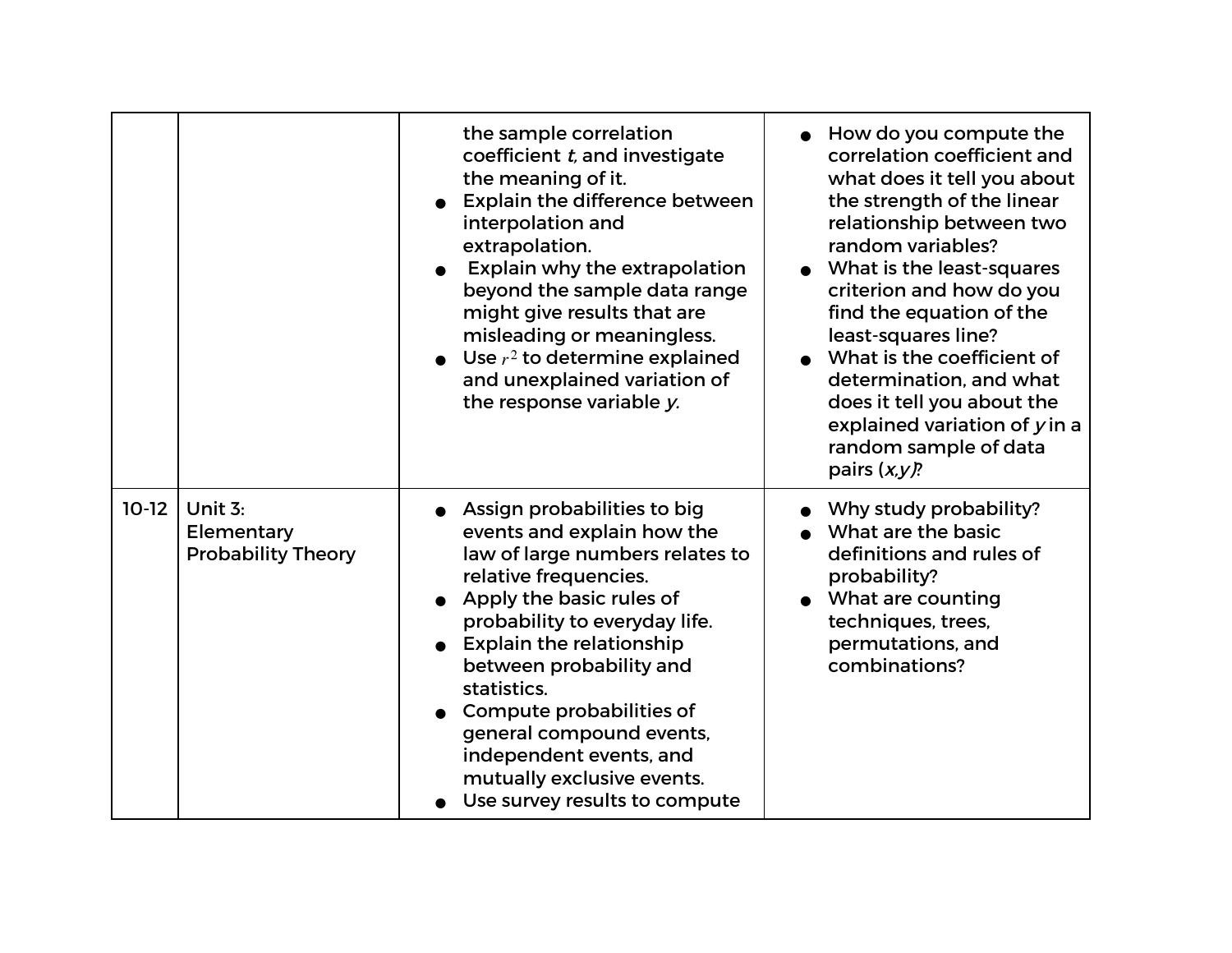|           |                                        | conditional probabilities                                                                                                                                                                                                                                                                                                                               |                                                                                                                                                                                                                                                                                                                                                                                                  |
|-----------|----------------------------------------|---------------------------------------------------------------------------------------------------------------------------------------------------------------------------------------------------------------------------------------------------------------------------------------------------------------------------------------------------------|--------------------------------------------------------------------------------------------------------------------------------------------------------------------------------------------------------------------------------------------------------------------------------------------------------------------------------------------------------------------------------------------------|
| $11 - 13$ | Unit 4:<br><b>Random Variables</b>     | Distinguish between discrete<br>and continuous random<br>variables.<br>• Graph discrete probability<br>distributions.<br>List the defining features of a<br>binomial experiment.<br><b>Compute binomial</b><br>probabilities using the formula.<br>Use the binomial probability<br>distribution to solve real-world<br>problems.                        | • What is a random variable<br>and how do you compute<br>it?<br>$\bullet$ How can you use the<br>binomial probability<br>distribution to compute<br>the probability of r<br>successes.<br>How do you solve real-<br>world problems using<br>binomial probability<br>distribution?                                                                                                                |
| $9 - 11$  | Unit 5:<br><b>Normal Distributions</b> | Graph a normal curve and<br>summarize its important<br>properties.<br>• Apply the empirical rule to<br>solve real-world problems.<br>Graph the standard normal<br>distribution, and find areas<br>under the standard normal<br>curve.<br>Compute the probability of<br>"standardized events".<br>Use the inverse normal to solve<br>guarantee problems. | What are the<br>characteristics of a normal<br>distribution? What does<br>the empirical rule tell you<br>about data spread about<br>the mean?<br>How do you convert any<br>normal distribution to a<br>standard distribution?<br>How do sampling<br>distributions help us make<br>good decisions based on<br>incomplete information?<br>How can we use this<br>information in the real<br>world? |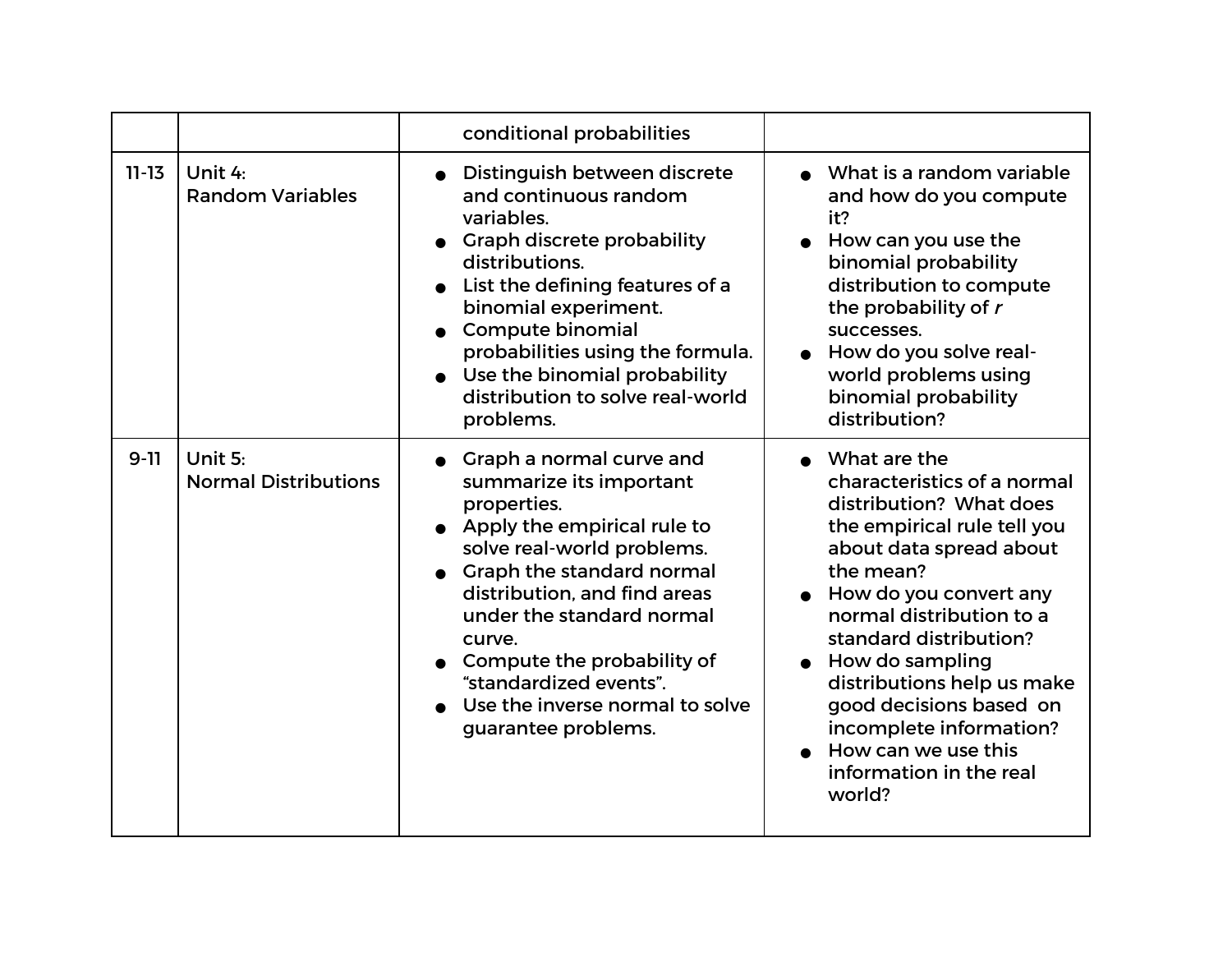| $15-17$ | Unit 6:<br><b>Statistical Inference</b>                                                              | <b>Explain the meaning of</b><br>confidence level, error of<br>estimate, and critical value.<br>Find the critical value<br>corresponding to a given<br>confidence level.<br><b>Find critical values using</b><br>degrees of freedom and<br>Estimate $p$ , in the binomial<br>distribution.                                                                                          | How do you estimate the<br>expected value of a<br>random variable and how<br>much confidence should<br>be placed in such an<br>estimate?<br>How large of a sample size<br>do you need at the<br>beginning design stage of<br>a statistical project?<br>How do you estimate the<br>proportion, p, of successes<br>in a binomial experiment<br>and how does the normal<br>approximation fit into this<br>process? |
|---------|------------------------------------------------------------------------------------------------------|-------------------------------------------------------------------------------------------------------------------------------------------------------------------------------------------------------------------------------------------------------------------------------------------------------------------------------------------------------------------------------------|-----------------------------------------------------------------------------------------------------------------------------------------------------------------------------------------------------------------------------------------------------------------------------------------------------------------------------------------------------------------------------------------------------------------|
| $7 - 9$ | Unit 7:<br>Inferences using Chi-<br>Squared and<br>Inferences related to<br><b>Linear Regression</b> | Design a test to investigate<br>independence of random<br>variables.<br>Use contingency tables to<br>compute the sample $x^2$<br>statistic.<br>Find and estimate the P-value<br>of the sample $x^2$ statistic and<br>complete the test.<br>Conduct a test of homogeneity<br>of populations.<br>Set up a test to see how well a<br>sample distribution fits a given<br>distribution. | How do you decide if<br>random variables are<br>dependent or<br>independent?<br>How do you decide if<br>different populations share<br>the same proportions of<br>specified characteristics?<br>How do you test a<br>correlation coefficient?<br>How do you compute the<br>standard error of estimate<br>and how is it used?<br>How do you compute                                                              |